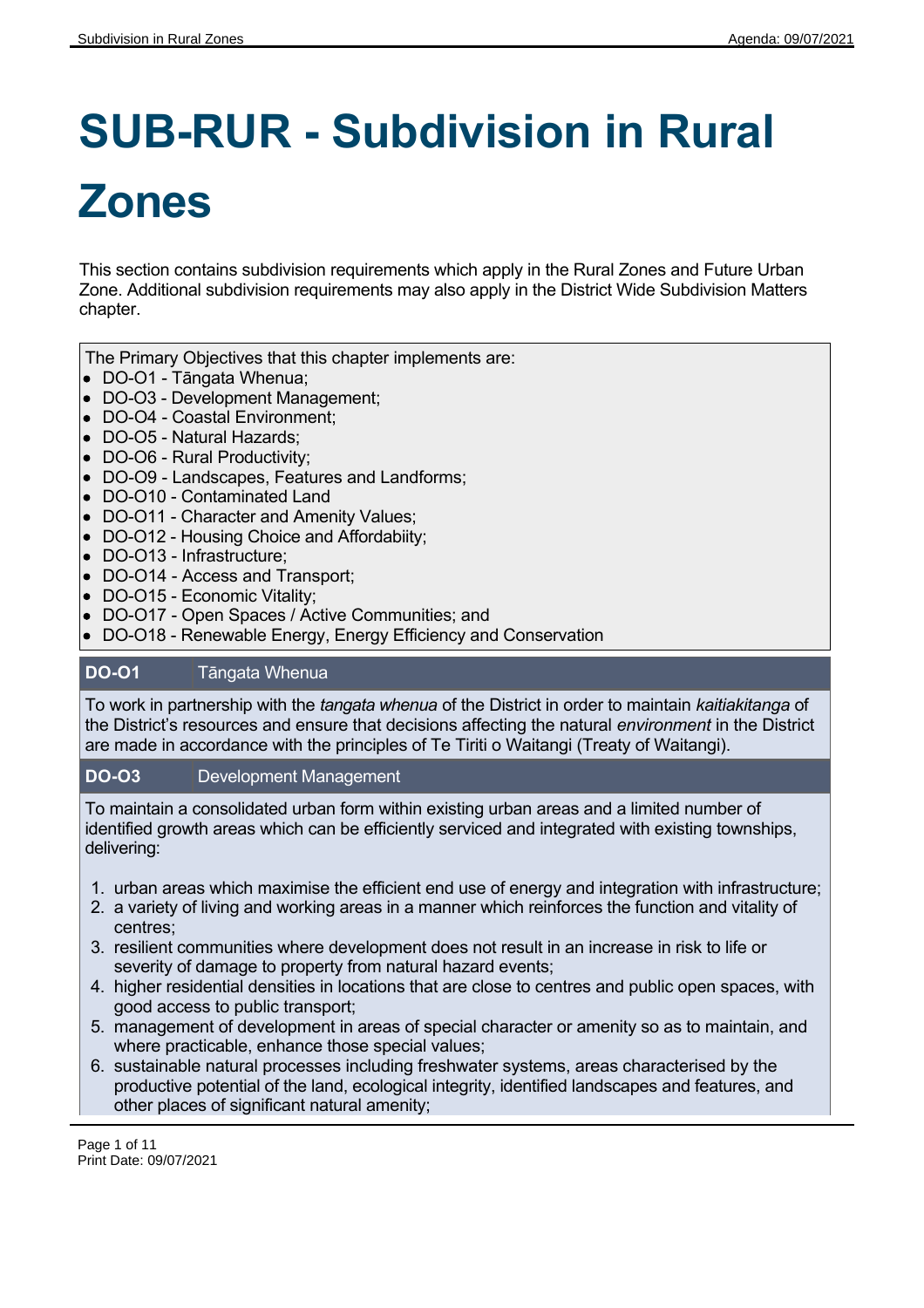- 7. an adequate supply of housing and areas for business/employment to meet the needs of the District's anticipated population which is provided at a rate and in a manner that can be sustained within the finite carrying capacity of the District; and
- 8. management of the location and effects of potentially incompatible land uses including any interface between such uses.

#### **DO-O4** Coastal Environment

To have a coastal environment where:

- 1. areas of outstanding natural character and high natural character, outstanding natural features and landscapes, areas of significant indigenous vegetation and significant habitats of indigenous fauna are identified and protected;
- 2. areas of outstanding natural character and high natural character are restored where degraded;
- 3. the effects of inappropriate subdivision, use and development are avoided, remedied, or mitigated;
- 4. public access to and along the coast to facilitate active and passive recreational use is maintained and enhanced while managing inappropriate vehicle access; and
- 5. Inappropriate development does not result in further loss of coastal dunes in the area mapped as the coastal environment.

#### **DO-O5** Natural Hazards

To ensure the safety and resilience of people and communities by avoiding exposure to increased levels of risk from natural hazards, while recognising the importance of natural processes and systems.

#### **DO-O6** Rural Productivity

To sustain the *productive potential* of land in the District, including:

- 1. retaining land which is suitable for a range of *primary production activities*;
- 2. achieving added economic and social value derived from *primary production activities* through *ancillary* on-site processing and marketing;
- 3. enabling activities that utilise the *productive potential* of the land in the rural environment;
- 4. reducing conflict between land uses in the rural environment and adjoining areas; and
- 5. avoiding, remedying or mitigating adverse *effect*s on the efficient operation of existing *primary production activities* from *sensitive activities* establishing on adjoining *subject sites*;

while safeguarding the life-supporting capacity of air, water, soil, and ecosystems by avoiding, remedying or mitigating adverse *effect*s on the *environment*.

# **DO-O9** Landscapes, Features and Landforms

To protect the District's identified *outstanding natural features and landscapes* from inappropriate *subdivision*, use and *development*; and

- 1. maintain or enhance the landscape values of *special amenity landscapes* and identified significant landforms; and
- 2. avoid, remedy or mitigate adverse *effects* of *earthworks* on natural features and landforms.

# **DO-O10** Contaminated Land

To prevent or mitigate any adverse environmental *effect*s, including risks to human health and the *environment*, arising from past, present or future activities involving *contaminated land*.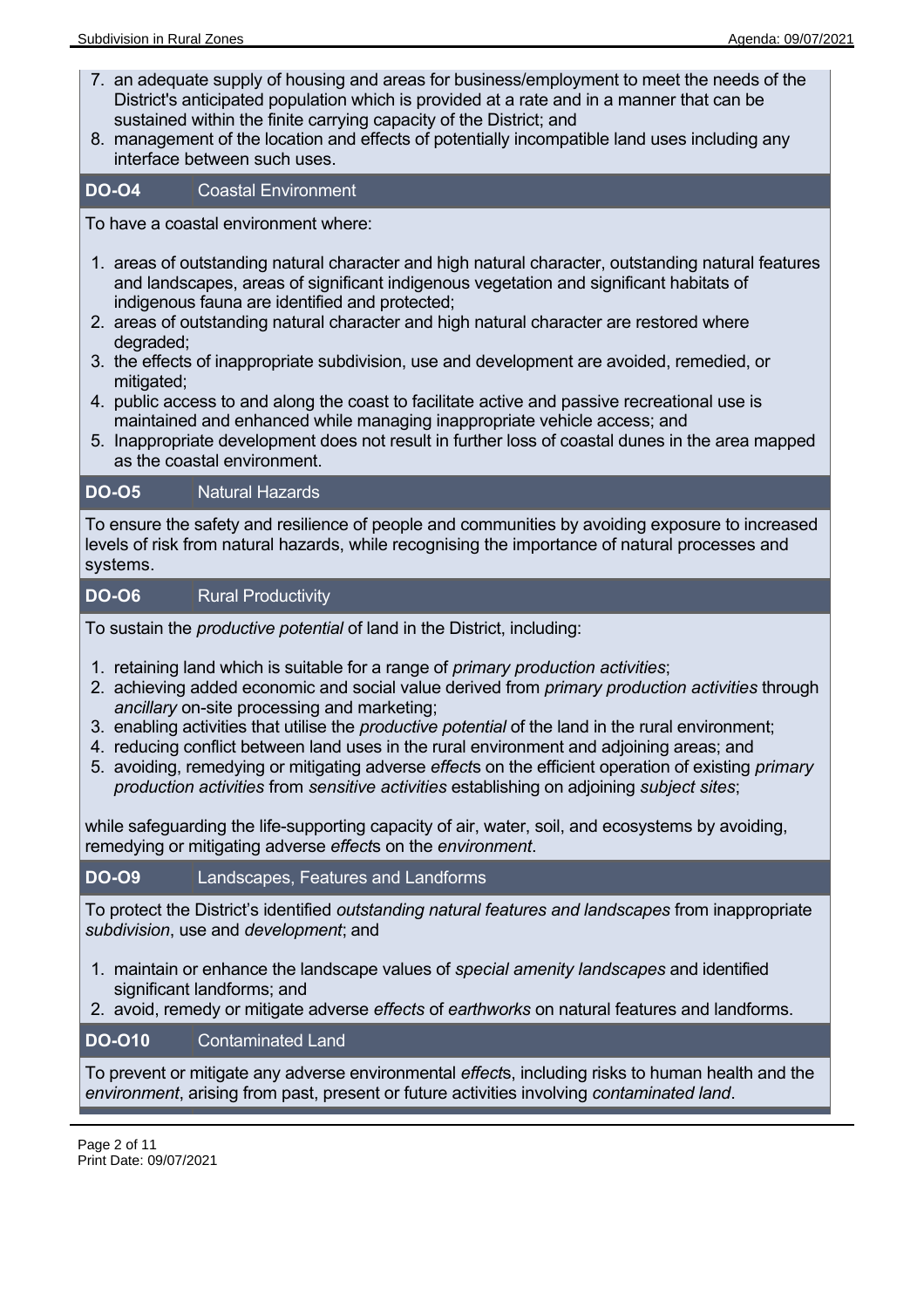#### **DO-O11** Character and Amenity Values

To maintain and enhance the unique character and amenity values of the District's distinct communities so that residents and visitors enjoy:

- 1. relaxed, unique and distinct village identities and predominantly low-density residential areas characterised by the presence of mature vegetation, a variety of built forms, the retention of landforms and unique community identities;
- 2. vibrant, lively *town centres* supported by higher density residential and mixed use areas;
- 3. neighbourhood *centres*, village communities and employment areas characterised by high levels of amenity, accessibility and convenience;
- 4. productive rural areas, characterised by openness, natural landforms, areas and corridors of *indigenous vegetation*, and *primary production activities*; and
- 5. well managed interfaces between different types of land use areas (e.g. between living, working and rural areas and between potentially conflicting land uses, so as to minimise adverse *effect*s.

# **DO-O12** Housing Choice and Affordability

To meet diverse community needs by increasing the amount of housing that:

- 1. is of densities, locations, types, attributes, size and tenure that meets the social and economic wellbeing needs of households in suitable urban and rural locations;
- 2. is affordable and adequate for lower income households; and
- 3. can respond to the changing needs of residents, regardless of age, mobility, health or lifestyle preference;

while enhancing the amenity of living environments and contributing to the sustainability of communities and compatibility with the goals of environmental sustainability, in particular resource, water and energy efficiency.

#### **DO-O13** Infrastructure

To recognise the importance and national, regional and local benefits of *infrastructure* and ensure the efficient *development*, maintenance and operation of an adequate level of social and physical *infrastructure* and services throughout the District that:

- 1. meets the needs of the community and the region; and
- 2. builds stronger community resilience, while avoiding, remedying or mitigating adverse *effects* on the *environment*.

# **DO-O14** Access and Transport

To ensure that the transport system in the District:

- 1. integrates with land use and urban form and maximises accessibility;
- 2. improves the efficiency of travel and maximises mode choice to enable people to act sustainably as well as improving the resilience and health of communities;
- 3. contributes to a strong economy;
- 4. avoids, remedies or mitigates adverse *effect*s on land uses;
- 5. does not have its function and operation unreasonably compromised by other activities;
- 6. is safe, fit for purpose, cost effective and provides good connectivity for all communities; and
- 7. provides for the integrated movement of people, goods and services.

#### **DO-O15** Economic Vitality

Page 3 of 11 Print Date: 09/07/2021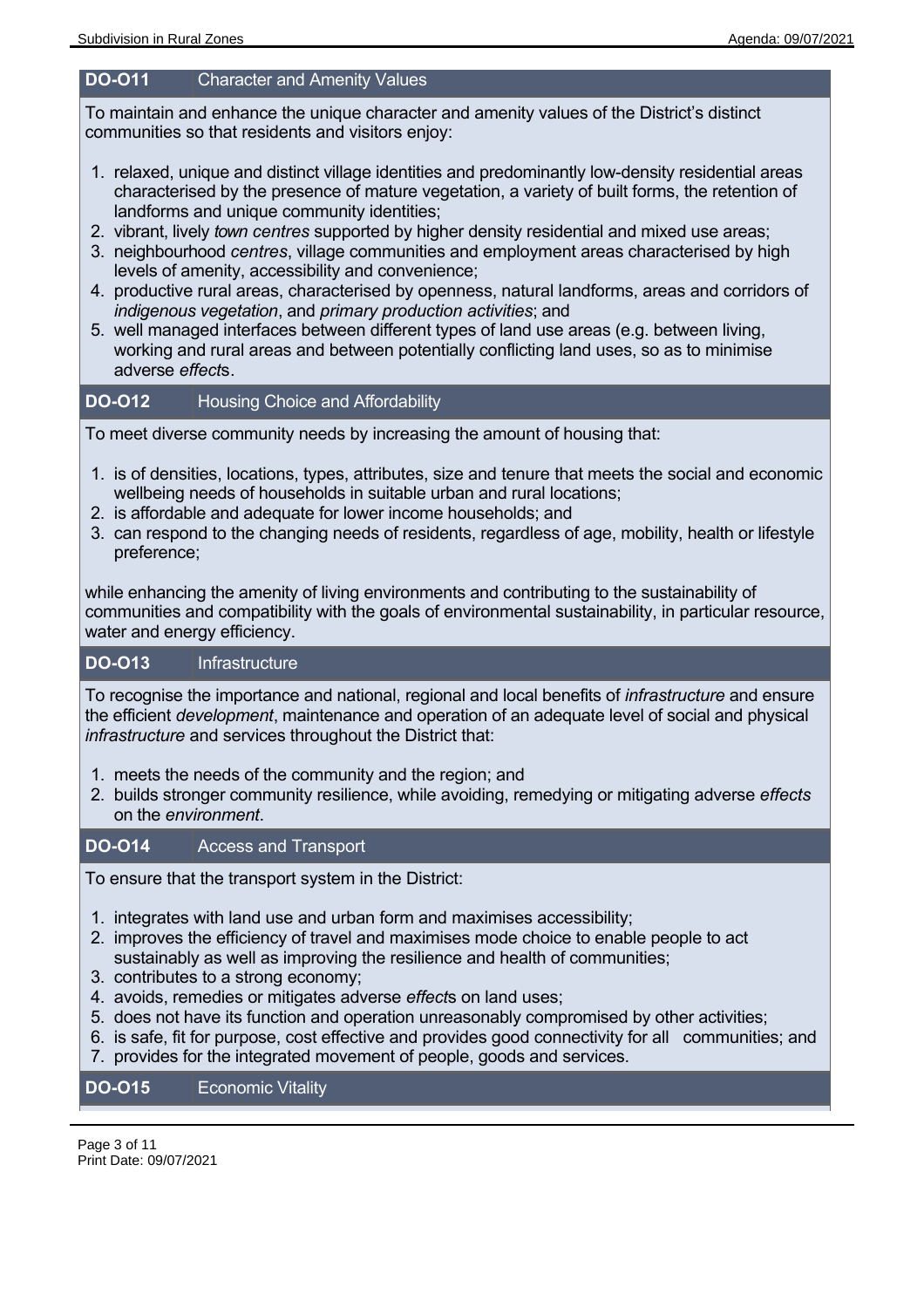To promote sustainable and on-going economic development of the local economy, including the rural sector, with improved number and quality of jobs and investment through:

#### 1.

- a. encouraging *business activities* in appropriate locations within the District, principally through differentiating and managing various types of *business activities* both on the basis of the activity, and the potential local and strategic *effect*s of their operation;
- b. reinforcing a compact, well designed and sustainable regional form supported by an integrated *transport network*;
- c. enabling opportunities to make the economy more resilient and diverse;
- d. providing opportunities for the growth of a low carbon economy, including clean technology;
- e. minimising *reverse sensitivity effect*s on *business activities*, including *primary production activities* ; and
- f. enhancing the amenity of *Working Zones*;

while: 2.

- a. ensuring that economic growth and development is able to be efficiently serviced by *infrastructure*;
- b. encouraging commercial consolidation and the co-location of community services and facilities primarily within the *Paraparaumu Sub-Regional Centre* and *Town Centres*; and
- c. managing contamination, pollution, odour, noise and glare, associated with *business activities,* including *primary production activities*.

**DO-O17** Open Spaces / Active Communities

To have a rich and diverse network of *open space* areas that:

- 1. is developed, used and maintained in a manner that does not give rise to significant adverse *effect*s on the natural and physical *environment*;
- 2. protects the District's cultural, ecological and *amenity values*, while allowing for the enhancement of the quality of *open space* areas;
- 3. supports the identity, health, cohesion and resilience of the District's communities; and
- 4. ensures that the present and future recreational and *open space* needs of the District are met.

# **DO-O18** Renewable Energy, Energy Efficiency and Conservation

Increase the development and use of energy from renewable sources, including on-site systems, and efficiency and conservation of energy use while avoiding, remedying or mitigating adverse *effect*s on the *environment*.

Provisions in other chapters of the Plan may also be relevant.

Refer to the relevant Rural Zones chapter for the strategic context of the *subject site* zone. These chapters also contain policies and rules which may be relevant to subdivision and associated *development* of the *subject site.*

# **Policies**

|                | <b>SUB-RUR-</b>   Maintaining Balance Allotments |
|----------------|--------------------------------------------------|
| P <sub>2</sub> |                                                  |

Page 4 of 11 Print Date: 09/07/2021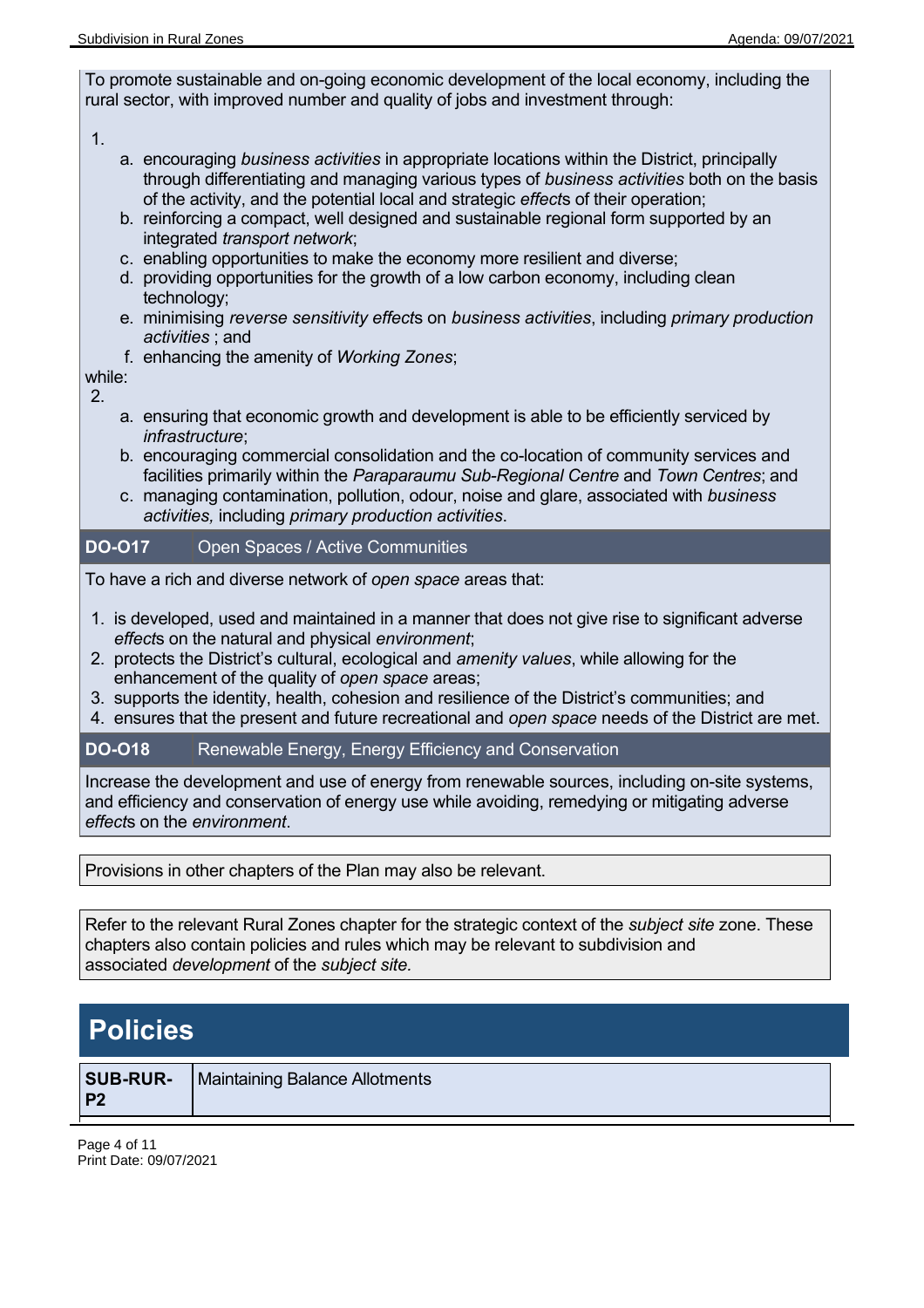The *subdivision* of balance *allotments* in the General Rural Zone will be avoided to ensure that there is:

- 1. no increase in the net density of the area;
- 2. no further compromise of the *productive potential* of the *land*; and
- 3. retention of the open rural character of the area.

| P <sub>3</sub> | <b>SUB-RUR-</b>   Minor Subdivision                                                                 |
|----------------|-----------------------------------------------------------------------------------------------------|
|                | Minor subdivision will be provided for in the Rural Zones where the resulting allotment arrangement |

Minor *subdivision* will be provided for in the Rural *Zones* where the resulting *allotment* arrangement does not result in any increase in the net density of the area, including increased residential *development* potential or, the potential for future additional *allotments* and does not compromise *productive potential* of the *land*.

# **Rules**

| <b>SUB-RUR-</b><br><b>R50</b>        | Except as provided for under SUB-DW-R2 boundary adjustments and subdivisions<br>where no additional allotments (other than reserves or legal road to be vested in<br>Council) are created in all Rural Zones.<br>Boundary adjustment qualifying criteria apply to activities under this rule.<br>Cross lease updates are excluded from this rule.                                                                                                                                                                                                                                                                                                                                                                                                                                                                                                    |                                                                                                                                                                                                                                                                                                                                                                                                                                                                                                                                                                       |
|--------------------------------------|------------------------------------------------------------------------------------------------------------------------------------------------------------------------------------------------------------------------------------------------------------------------------------------------------------------------------------------------------------------------------------------------------------------------------------------------------------------------------------------------------------------------------------------------------------------------------------------------------------------------------------------------------------------------------------------------------------------------------------------------------------------------------------------------------------------------------------------------------|-----------------------------------------------------------------------------------------------------------------------------------------------------------------------------------------------------------------------------------------------------------------------------------------------------------------------------------------------------------------------------------------------------------------------------------------------------------------------------------------------------------------------------------------------------------------------|
| <b>Controlled</b><br><b>Activity</b> | <b>Standards</b><br>1. Each allotment must have<br>inalienable legal and physical<br>access to a legal road.<br>2. The subdivision must not create<br>further development potential as a<br>result of the subdivision. (i.e. create<br>a small allotment and a larger<br>allotment which can then be further<br>subdivided and would not have met<br>discretionary activity standards<br>including minimum or average<br>allotment sizes prior to this<br>subdivision occurring); and<br>3. No resulting allotment shall have an<br>area less than the minimum<br>individual allotment area for the<br>relevant zone specified in SUB-<br><b>RUR-R51.</b><br>Boundary adjustment qualifying criteria:<br>The adjustment of boundaries is for the<br>rationalisation of existing boundaries to<br>improve the practicality of existing<br>allotments. | <b>Matters of Control</b><br>1. Design and layout of the subdivision<br>and earthworks.<br>2. The degree of compliance with the<br>Kapiti Coast District Council<br><b>Subdivision and Development</b><br>Principles and Requirements 2012.<br>3. Natural hazard management.<br>4. Vehicle access points onto legal road<br>including the State Highway Network.<br>5. Imposition of encumbrances on titles<br>to prevent or limit further subdivision.<br>6. The imposition of financial<br>contributions in accordance with the<br>Financial Contributions chapter. |
| <b>SUB-RUR-</b>                      | Subdivision in all Rural Zones except the Future Urban Zone and subdivisions                                                                                                                                                                                                                                                                                                                                                                                                                                                                                                                                                                                                                                                                                                                                                                         |                                                                                                                                                                                                                                                                                                                                                                                                                                                                                                                                                                       |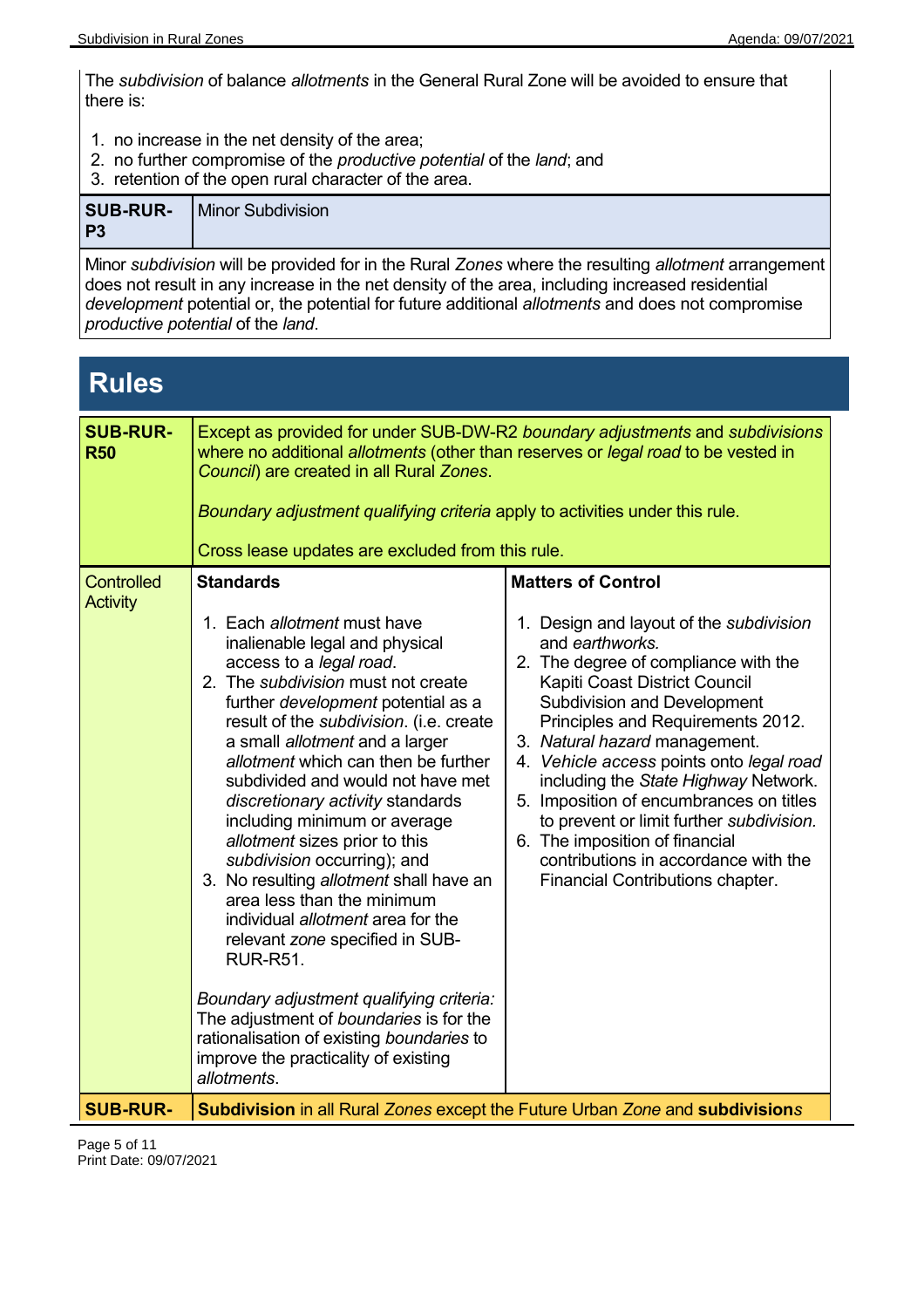| <b>R51</b>                                | which are controlled activities under SUB-RUR-R50.                                                                                                                                                                                                                                                                                                                                                                                                                                                                                                                                                                                                                                                                                                                                                                                                                                                                                                                                                                                                                                                                                                                                                                                                                                                                                                                                                                    |                                                                                                                                                                                                                                                                                                                                                                                                                                                                                                                                                                                                                                                                                                                                                                                                                                                                                                                                                                                                                                                                                                                                                                                                                                                                                                                                                                                |
|-------------------------------------------|-----------------------------------------------------------------------------------------------------------------------------------------------------------------------------------------------------------------------------------------------------------------------------------------------------------------------------------------------------------------------------------------------------------------------------------------------------------------------------------------------------------------------------------------------------------------------------------------------------------------------------------------------------------------------------------------------------------------------------------------------------------------------------------------------------------------------------------------------------------------------------------------------------------------------------------------------------------------------------------------------------------------------------------------------------------------------------------------------------------------------------------------------------------------------------------------------------------------------------------------------------------------------------------------------------------------------------------------------------------------------------------------------------------------------|--------------------------------------------------------------------------------------------------------------------------------------------------------------------------------------------------------------------------------------------------------------------------------------------------------------------------------------------------------------------------------------------------------------------------------------------------------------------------------------------------------------------------------------------------------------------------------------------------------------------------------------------------------------------------------------------------------------------------------------------------------------------------------------------------------------------------------------------------------------------------------------------------------------------------------------------------------------------------------------------------------------------------------------------------------------------------------------------------------------------------------------------------------------------------------------------------------------------------------------------------------------------------------------------------------------------------------------------------------------------------------|
| <b>Restricted</b><br><b>Discretionary</b> | <b>Standards</b>                                                                                                                                                                                                                                                                                                                                                                                                                                                                                                                                                                                                                                                                                                                                                                                                                                                                                                                                                                                                                                                                                                                                                                                                                                                                                                                                                                                                      | <b>Matters of Discretion</b>                                                                                                                                                                                                                                                                                                                                                                                                                                                                                                                                                                                                                                                                                                                                                                                                                                                                                                                                                                                                                                                                                                                                                                                                                                                                                                                                                   |
| <b>Activity</b>                           | 1. General standards:<br>a. all allotment must meet natural<br>hazard subdivision standards,<br>including SUB-DW-R9, and the<br>relevant natural and coastal<br>environment standards in SUB-<br>DW;<br>b. all allotments must meet access<br>and transport and <i>infrastructure</i><br>standards for <i>subdivisions</i> in<br>SUB-DW.<br>c. each allotment must have a<br>notional building area (capable<br>of containing at least a 20-metre<br>diameter circle) and access<br>identified on the subject site<br>plan; and<br>d. A firefighting water supply must<br>be provided which complies with<br>the New Zealand Fire Service<br><b>Firefighting Water Supplies</b><br>Code of Practice SNZ PAS<br>4509:2008.<br>e. Compliance with FC-Table 1.<br>f. The <i>Esplanade Reserve</i> and<br>Esplanade Strip provisions of<br>SUB-DW-Table 1 must be<br>complied with.<br>g. The maximum number of<br>allotments gaining legal and<br>physical access via a right of<br>way shall be 6.<br><b>Advice Note: Applicants should</b><br>consult with Fire and<br>Emergency New Zealand on a<br>specific method of complying<br>with the New Zealand Fire<br><b>Service Firefighting Water</b><br>Supplies Code of Practice SNZ<br>PAS 4509:2008, as part of<br>preparing an application.<br>2. Additional standards for the Rural<br>Lifestyle Zone:<br>a. subdivisions must create<br>allotments with a minimum | 1. The design and layout of the<br>subdivision including earthworks, the<br>clustering of nominated building area<br>and the suitability for <i>primary</i><br><i>production</i> activities.<br>2. The degree of compliance with the<br>Kapiti Coast District Council<br><b>Subdivision and Development</b><br>Principles and Requirements 2012.<br>3. The imposition of financial<br>contributions in accordance with the<br>Financial Contributions chapter.<br>4. Vehicle access points onto legal road<br>including the State Highway Network<br>and any effects on the transport<br>network.<br>5. The location of any building area<br>relative to natural hazards, historic<br>heritage features, ecological sites,<br>geological features, outstanding<br>natural features and landscapes.<br>6. The provision of walking, cycle<br>pathways and bridleways.<br>7. Consistency with relevant appendices<br>and schedules to all Chapters of this<br>Plan.<br>8. Provision of an adequate water supply<br>for firefighting purposes.<br>9. The location of sensitive activity<br>building areas to avoid, remedy or<br>mitigate potential adverse reverse<br>sensitivity effects on lawfully<br>established primary production<br>activities and intensive farming<br>activities on adjoining sites.<br>10. Effects on natural character in the<br>coastal environment. |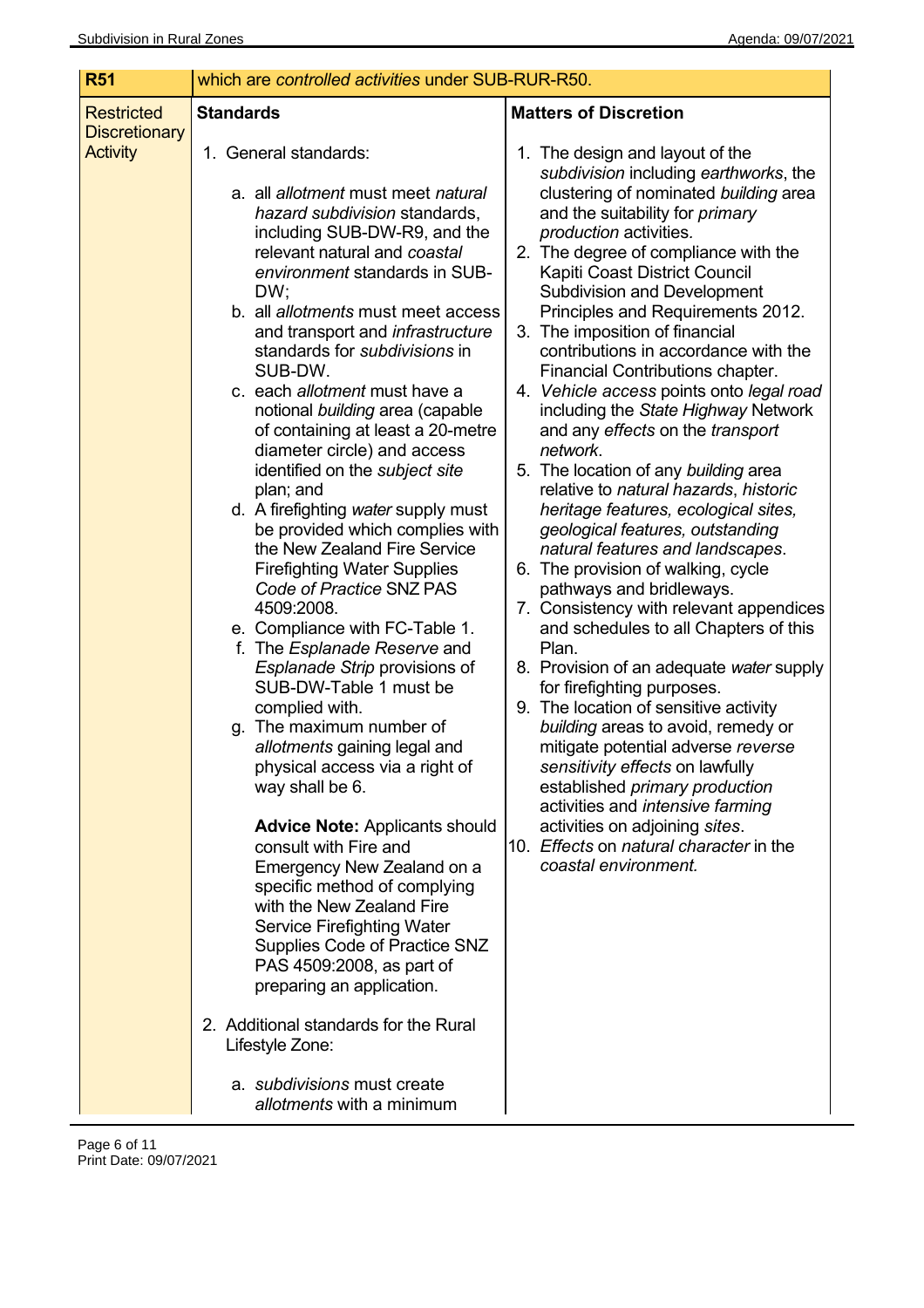| average area of 1ha across the<br>subdivision and a minimum<br>individual allotment area of<br>4000m <sup>2</sup> .                                                                                                                                                                                                                                                                                                                                                                                                                                                                                                                                                                                                                                                         |  |
|-----------------------------------------------------------------------------------------------------------------------------------------------------------------------------------------------------------------------------------------------------------------------------------------------------------------------------------------------------------------------------------------------------------------------------------------------------------------------------------------------------------------------------------------------------------------------------------------------------------------------------------------------------------------------------------------------------------------------------------------------------------------------------|--|
| 3. Additional standards for the Rural<br>Dunes Precinct of the General Rural<br>Zone:                                                                                                                                                                                                                                                                                                                                                                                                                                                                                                                                                                                                                                                                                       |  |
| a. the subdivision of<br>allotments must be developed<br>into clusters of 12 or less with a<br>maximum size of 1 hectare and<br>a minimum of 4000m <sup>2</sup> per<br>allotment. The balance of the<br>land shall be held in a<br>single allotment;<br>b. a minimum average<br>allotment size of 4 hectares<br>across the whole subdivision<br>must be maintained; and<br>c. the clustered allotments must<br>be located on the least suitable<br>land for primary production<br>activities on the parent title; and<br>d. if more than one cluster is<br>proposed in one subdivision the<br>clusters must be clearly<br>separate.<br>e. each new allotment, including<br>balance allotments, must carry<br>an encumbrance on the title<br>preventing further subdivision. |  |
| <b>Note:</b> Where it is intended to<br>subdivide a site up to the<br>maximum 12 allotments in<br>stages, it is recommended<br>applicants discuss this with the<br>Council prior to lodging an<br>application to request delaying<br>the imposition of the<br>encumbrance on the<br>allotments until all stages up to<br>the maximum 12 allotments is<br>completed.<br>4. Additional standards for the Rural<br>Hills Precinct of the Rural<br><b>Production Zone:</b>                                                                                                                                                                                                                                                                                                      |  |
| a. subdivisions must<br>create allotments with a                                                                                                                                                                                                                                                                                                                                                                                                                                                                                                                                                                                                                                                                                                                            |  |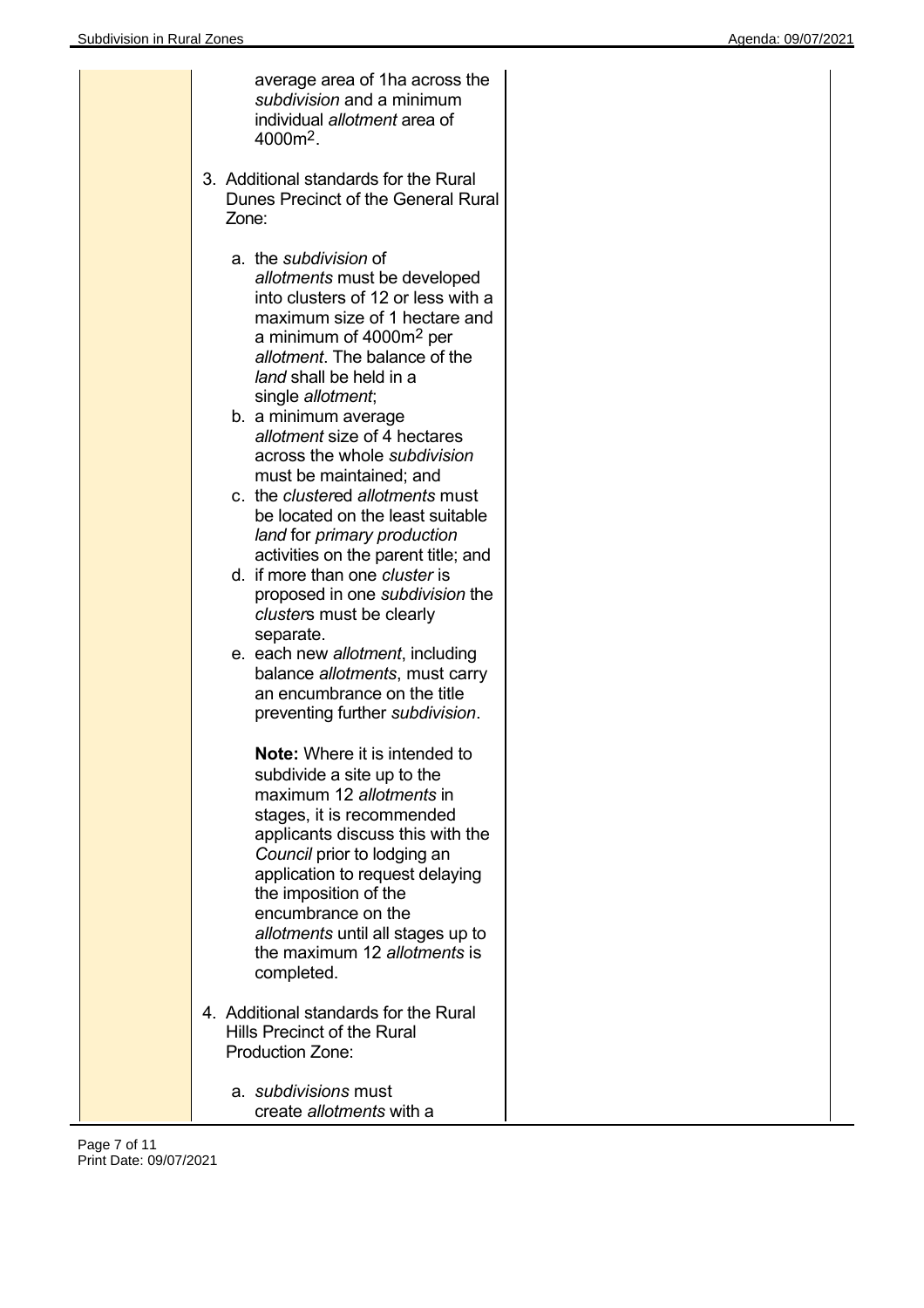| minimum average area of 20<br>hectares per allotment across<br>the <i>subdivision</i> and a minimum<br>individual allotment area of 1<br>hectare; and<br>b. notwithstanding a) above, where<br>a subject site contains land in<br>the Rural Hills Precinct and<br>Paraparaumu North Rural<br><b>Precinct of the Rural Production</b><br>Zone, <i>subdivision</i> must create<br>allotments with a minimum<br>average area of 3.5 hectares per<br>allotment across the subdivision<br>and a minimum individual<br>allotment area of 1 hectare. |
|-----------------------------------------------------------------------------------------------------------------------------------------------------------------------------------------------------------------------------------------------------------------------------------------------------------------------------------------------------------------------------------------------------------------------------------------------------------------------------------------------------------------------------------------------|
| 5. Additional standards for the Rural<br><b>Plains Precinct of the Rural</b><br><b>Production Zone:</b>                                                                                                                                                                                                                                                                                                                                                                                                                                       |
| a. subdivisions must create<br>allotments with a minimum<br>average area of 6 hectare<br>across the subdivision and a<br>minimum individual<br>allotment area of 1 hectare.                                                                                                                                                                                                                                                                                                                                                                   |
| 6. Additional standards for the Rural<br>Eco-Hamlet Precinct of the General<br>Rural Zone Zone:                                                                                                                                                                                                                                                                                                                                                                                                                                               |
| a. the minimum allotment area<br>must be $4,000m^2$ ;<br>b. the minimum average<br>allotment size must be 2<br>hectares:<br>c. the maximum size of allotments,<br>excluding balance allotments,<br>must be 1 hectare;                                                                                                                                                                                                                                                                                                                         |
| d. a minimum 10 metre no build<br>setback is incorporated each<br>side of streams in the precinct<br>(the extent of this is shown on<br>the Structure Plan) and around<br>ecological sites;                                                                                                                                                                                                                                                                                                                                                   |
| e. each new allotment, including<br>balance allotments, must carry<br>an encumbrance on the title<br>prohibiting further subdivision;<br>specifying the location of the<br>building area and access and<br>limiting buildings to a clustered                                                                                                                                                                                                                                                                                                  |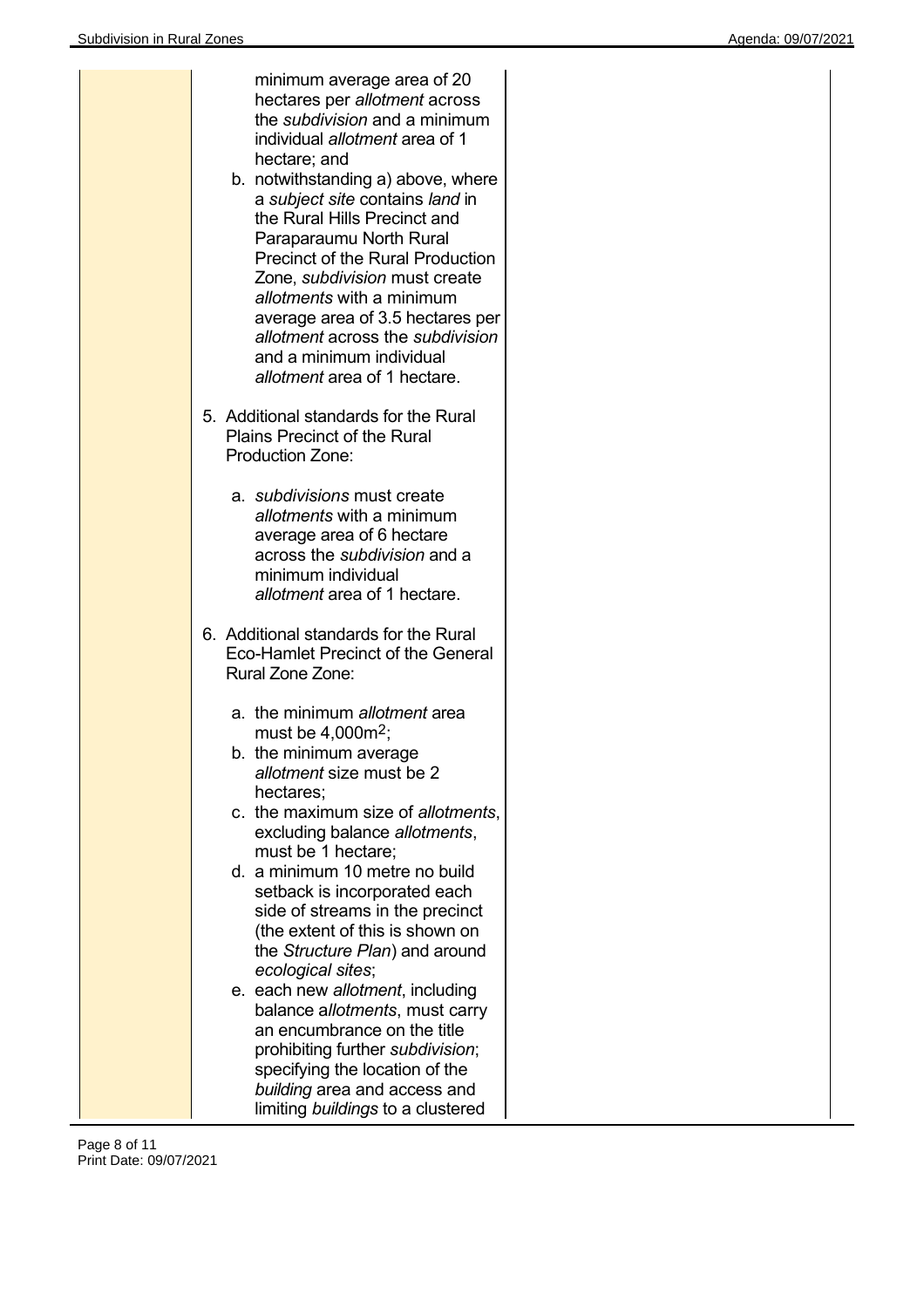|                                                              | location; and<br>f. two subject site plans must be<br>submitted to Council for<br>approval:<br>i. one detailing the existing<br>situation; and<br>ii. one detailing the proposed<br>subdivision development.<br>The proposed subdivision<br>development plan must<br>show the suitable areas and<br>less suitable areas<br>consistent with the Structure<br><i>Plans</i> in Appendices 10 to<br>14.<br>7. In the Paraparaumu North Rural<br><b>Precinct of the Rural</b><br>Production Zone each<br>allotment must:<br>a. have a minimum area of 1<br>hectare;<br>b. the subdivision must have an<br>average allotmentsize greater<br>than 2 hectares, calculated on<br>the basis of the total area of the<br>parent title allotment of the<br>subdivision;<br>c. all allotments adjacent to State<br>Highway 1 must have a 5-metre<br>planted buffer along the State<br>Highway 1 frontage; and<br>d. each allotment must have<br>inalienable access to a legal<br>road. |                                                                                                                                                                                                                                                                                                                                                                                                                |
|--------------------------------------------------------------|---------------------------------------------------------------------------------------------------------------------------------------------------------------------------------------------------------------------------------------------------------------------------------------------------------------------------------------------------------------------------------------------------------------------------------------------------------------------------------------------------------------------------------------------------------------------------------------------------------------------------------------------------------------------------------------------------------------------------------------------------------------------------------------------------------------------------------------------------------------------------------------------------------------------------------------------------------------------------|----------------------------------------------------------------------------------------------------------------------------------------------------------------------------------------------------------------------------------------------------------------------------------------------------------------------------------------------------------------------------------------------------------------|
| <b>SUB-RUR-</b><br><b>R52</b>                                | Subdivision in the Ngārara Eco-Hamlet Precinct of the General Rural Zone (as<br>shown in Appendix 10 and Appendix 11)                                                                                                                                                                                                                                                                                                                                                                                                                                                                                                                                                                                                                                                                                                                                                                                                                                                     |                                                                                                                                                                                                                                                                                                                                                                                                                |
| <b>Restricted</b><br><b>Discretionary</b><br><b>Activity</b> | <b>Standards</b><br>1. Development must be carried out in<br>accordance with the Structure Plan<br>and Management Principles for the<br>Ngārara Eco-Hamlet Precinct<br>(Appendix 10 and Appendix 11):<br>2. A maximum of 144 allotments in the<br>Precinct comprising of a maximum<br>of 4 allotments in the Kukutauaki<br>Eco-Hamlet, 40 allotments in the<br>Ngapara Eco-Hamlet, 40                                                                                                                                                                                                                                                                                                                                                                                                                                                                                                                                                                                     | <b>Matters of Descretion</b><br>1. The design and layout of the<br>subdivision and earthworks.<br>2. Kāpiti Coast District Council<br><b>Subdivision and Development</b><br>Principles and Requirements 2012.<br>3. The imposition of financial<br>contributions in accordance with the<br>Financial Contributions chapter.<br>4. Vehicle access points onto legal road<br>including the State Highway Network |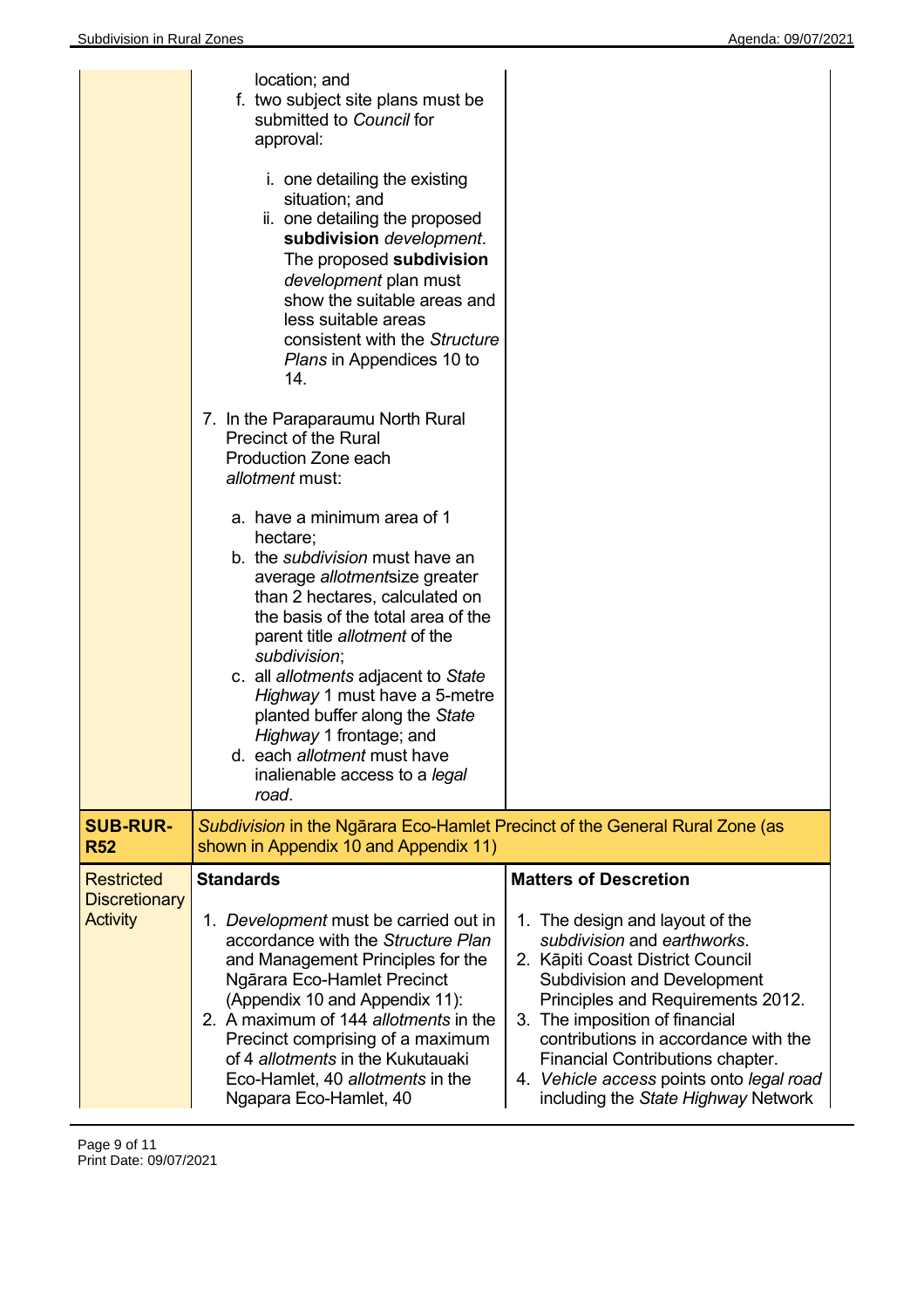|                                                              | allotments in the Lamberts Eco-<br>Hamlet and 40 allotments in the<br>Smithfield Eco-Hamlet and 20<br>allotments or accommodation units<br>in the Kawakahia Retreat.<br>3. Compliance with General Standards<br>for subdivision in SUB-RUR-<br>R51 Standard 1 above.<br>4. Each new allotment, including<br>balance allotments, must carry an<br>encumbrance on the title prohibiting<br>further subdivision beyond the<br>maximum number specified for the<br>Eco-Hamlet; and specifying a<br>building area (capable of containing<br>a 20-metre diameter circle) and<br>access limiting buildings to a<br>clustered location. | and any effects on the transport<br>network.<br>5. The location of any associated<br>building areas(s) relative to the<br>natural hazards, historic heritage<br>features, outstanding natural features<br>and landscapes, ecological sites, and<br>geological features.<br>6. Any easement or other legal<br>mechanism required for legal access.<br>7. Design, size, shape and location of<br>reserves and esplanades.<br>8. Visual, character and amenity effects.<br>9. Provision of on-site domestic effluent<br>disposal for each proposed<br>allotment or multiple allotments.<br>10. Effects on the ecological health of the<br>Kawakahia Wetland.<br>11. Provision of foot and cycle pathways<br>and the provision of access for public<br>transport.                                                                                                                                                                                                                                                     |
|--------------------------------------------------------------|---------------------------------------------------------------------------------------------------------------------------------------------------------------------------------------------------------------------------------------------------------------------------------------------------------------------------------------------------------------------------------------------------------------------------------------------------------------------------------------------------------------------------------------------------------------------------------------------------------------------------------|-------------------------------------------------------------------------------------------------------------------------------------------------------------------------------------------------------------------------------------------------------------------------------------------------------------------------------------------------------------------------------------------------------------------------------------------------------------------------------------------------------------------------------------------------------------------------------------------------------------------------------------------------------------------------------------------------------------------------------------------------------------------------------------------------------------------------------------------------------------------------------------------------------------------------------------------------------------------------------------------------------------------|
| <b>SUB-RUR-</b><br><b>R53</b>                                | Development including subdivision which is undertaken in accordance with the<br>Development Incentives Guidelines set out in Natural Environment Appendix 1.                                                                                                                                                                                                                                                                                                                                                                                                                                                                    |                                                                                                                                                                                                                                                                                                                                                                                                                                                                                                                                                                                                                                                                                                                                                                                                                                                                                                                                                                                                                   |
| <b>Restricted</b><br><b>Discretionary</b><br><b>Activity</b> | <b>Standards</b><br>1. The amount of <i>development</i><br>proposed must not exceed or<br>proceed earlier than the stipulations<br>in the guideline.<br>2. Subdivision must comply with all<br>other relevant subdivision standards<br>unless otherwise specified within<br>Appendix 1.<br>Note: For development which is<br>undertaken in accordance with the<br>Development Incentives Guidelines, see<br>GRUZ-R14, RPROZ-R11, RLZ-R10, or<br><b>FUZ-R10.</b>                                                                                                                                                                 | <b>Matters of Discretion</b><br>1. The scale of biodiversity and energy<br>benefits created by the proposal.<br>2. Visual, character and amenity effects.<br>3. Ecological or biodiversity effects.<br>4. Traffic effects.<br>5. Proposed mitigation, remediation or<br>ongoing management measures.<br>6. Effect on natural character values.<br>7. Cumulative effects.<br>8. The design and layout of the<br>subdivision including earthworks, the<br>clustering of nominated building areas<br>and the suitability of <i>primary</i><br>production activities.<br>9. The degree of compliance with the<br>Kāpiti Coast District Council<br><b>Subdivision and Development</b><br>Principles and Requirements 2012.<br>10. The imposition of financial<br>contributions in accordance with the<br>Financial Contributions chapter.<br>11. Vehicle access points onto legal road<br>including the State Highway Network<br>and any effects on the transport<br>network.<br>12. The location of any building area |